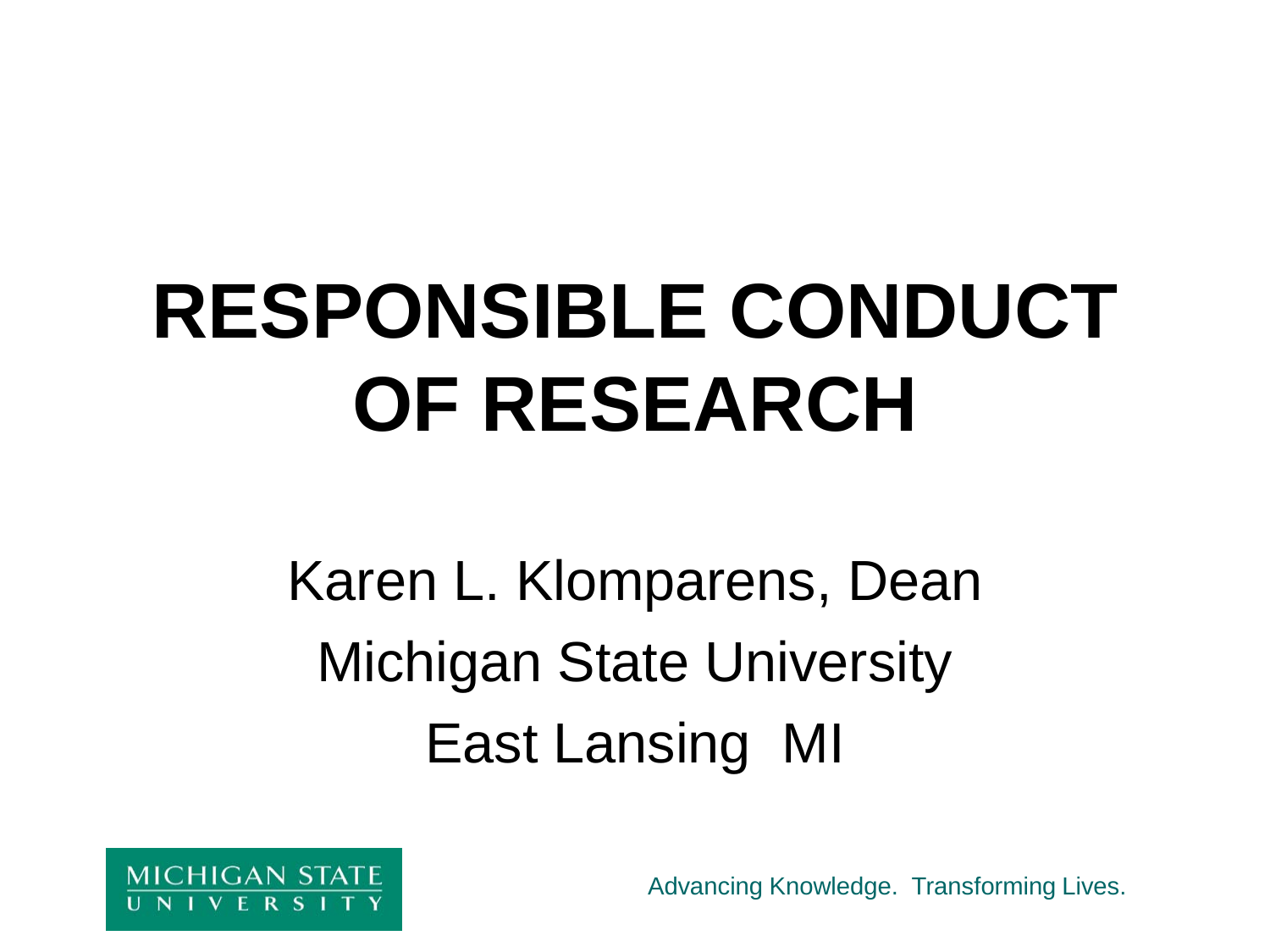### **What is RCR?**

- **Honesty**
- **Accuracy**
- **Objectivity**
- **Fairness**

Introduction to the Responsible Conduct of Research. Nick Steneck. Office of Research Integrity (2004)

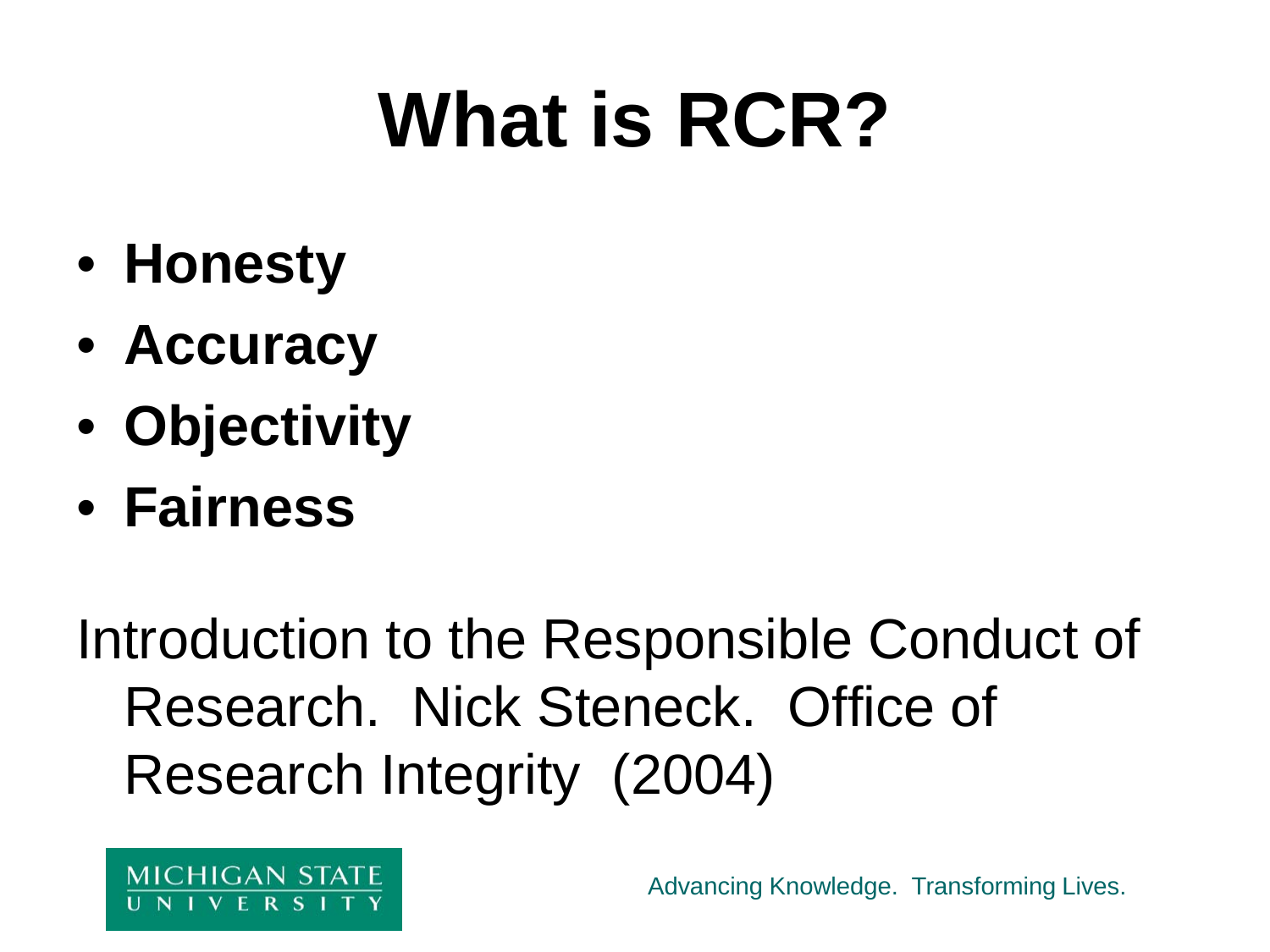# **RCR is important for YOU!**

- **Establish credibility as a researcher**
- **Establish a clear "path" of data**
- **Enable further research**
- **Contribute to the field of research**
- **Meet the expectation of public trust**
- **Membership in the community of scholars-- traditions, values, ethics**

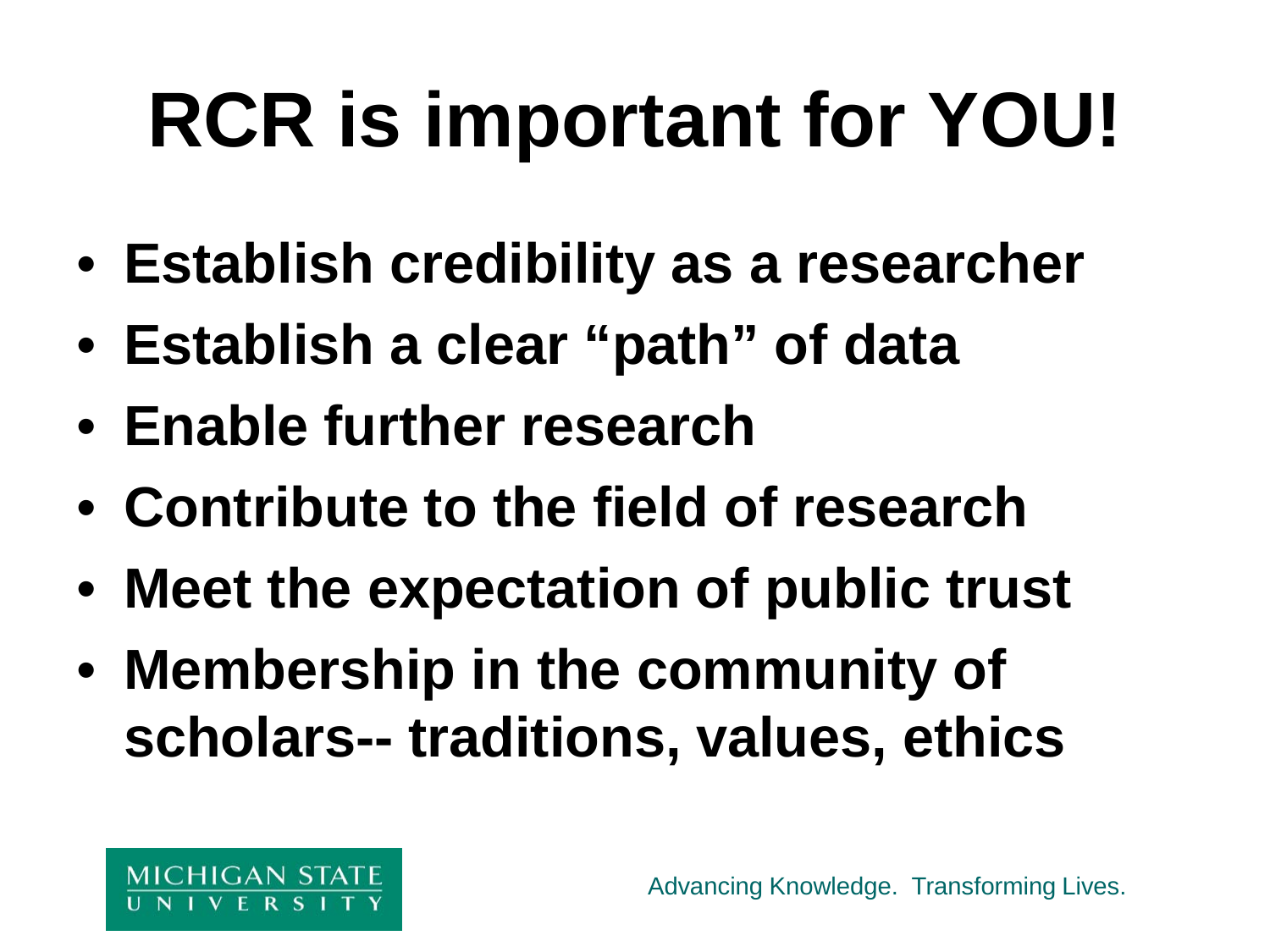#### **Traditions and values**

• **"The scientific research enterprise, like other human activities, is built on a foundation of trust."**

National Academy of Sciences, "On Being a Scientist". (1995)

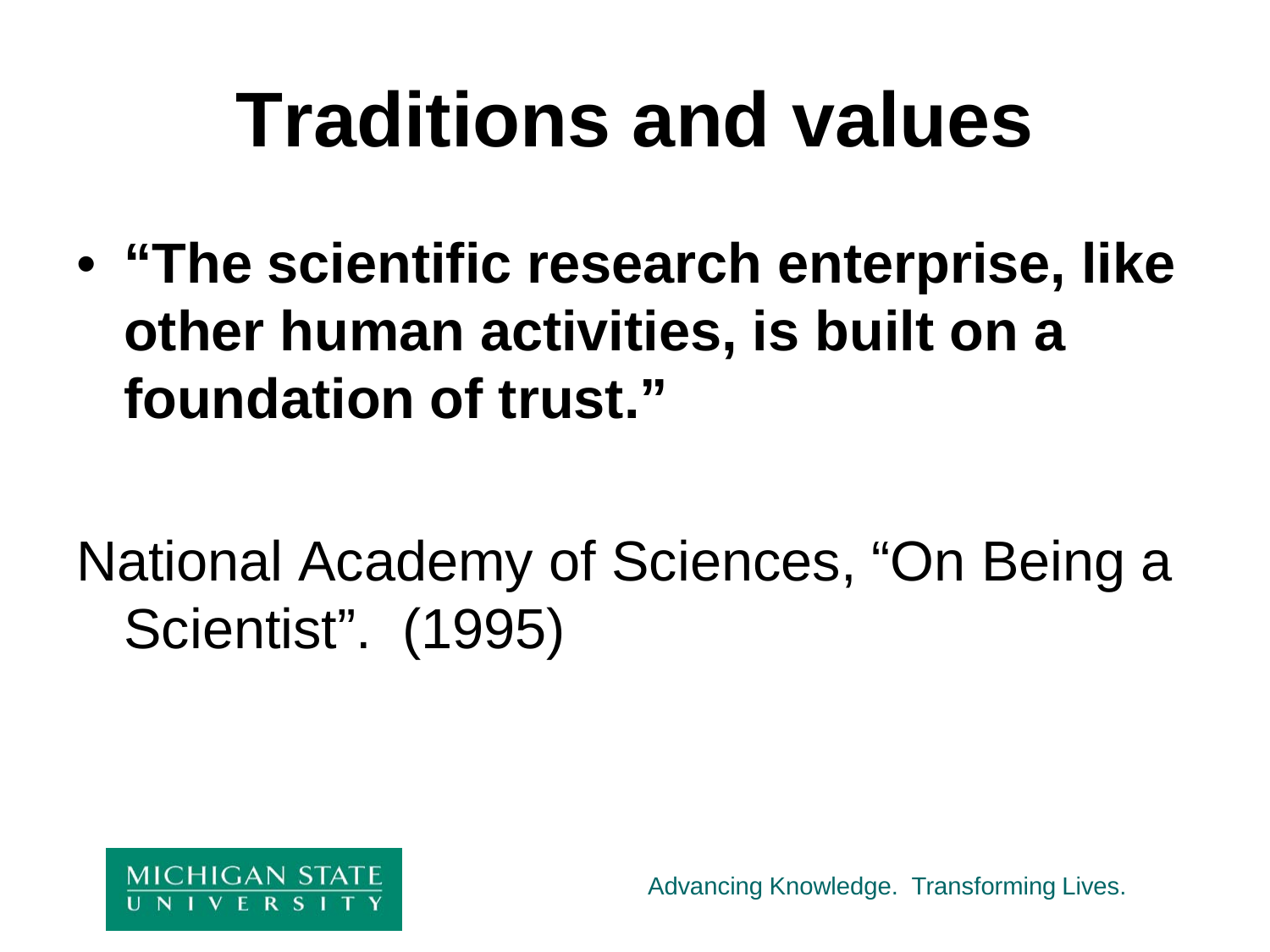#### **General categories**

- **Lab notebooks, chemical, radiation, and biological safety, and mentoring**
- **Responsibility to human subjects**
- **Responsibility to animal subjects**
- **Objectivity/conflict of interest**
- **Avoiding falsification & fabrication of data and plagiarism ("misconduct")**

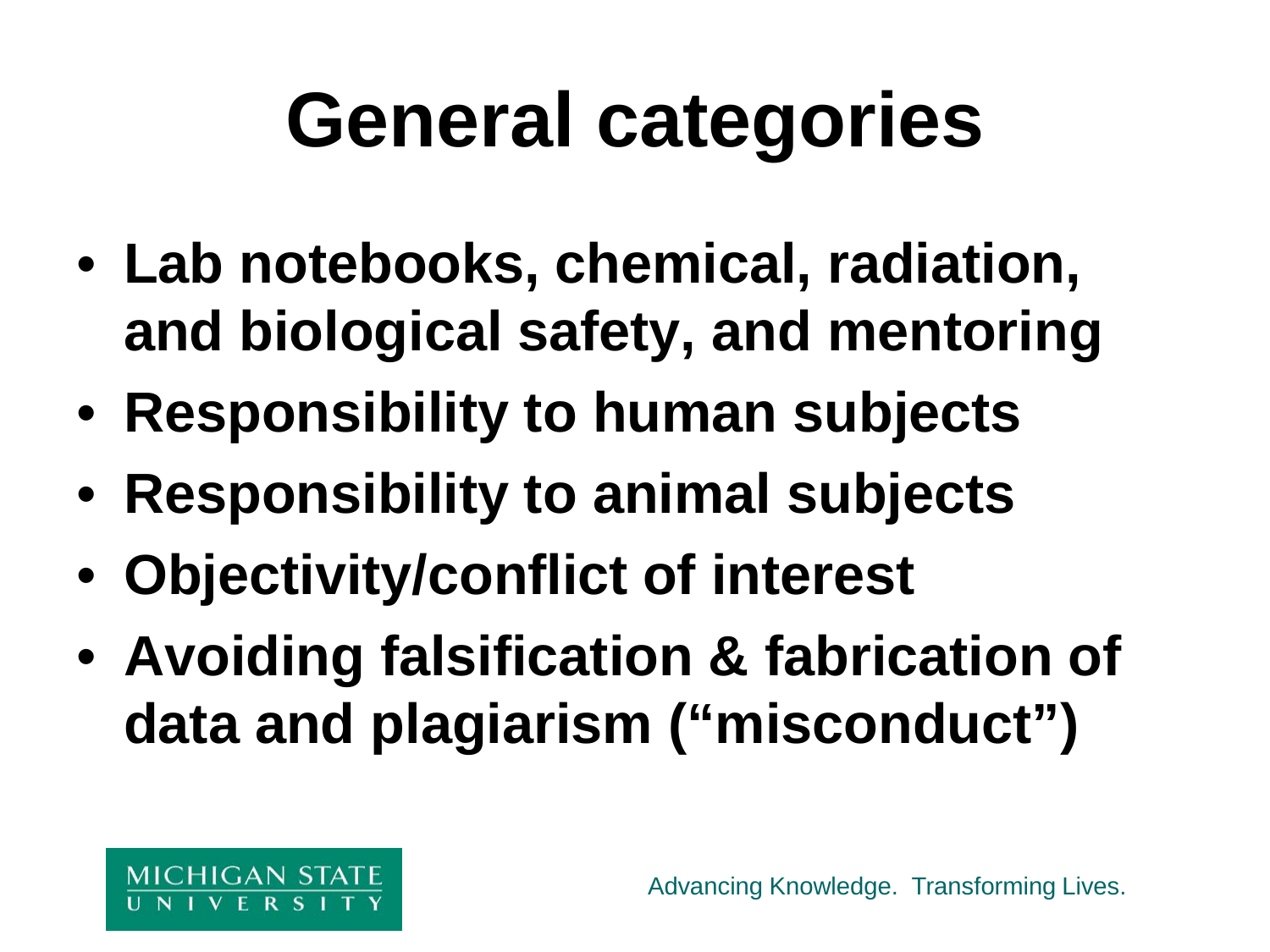## **Laboratory Notebooks**

- **Complete and accurate lab notebooks are important as a primary source of data, to track protocols and equipment, to record your thoughts for future papers, and as the source of data for a potential patent.**
- **Check with your major prof/advisor for more guidelines**
- **Websites**: [www.life.uiuc.edu/mcb/580/lab-notes.html](http://www.life.uiuc.edu/mcb/580/lab-notes.html) or [www.swarthmore.edu/NatSci/cpurrin1/notebookadvice.htm](http://www.swarthmore.edu/NatSci/cpurrin1/notebookadvice.htm)

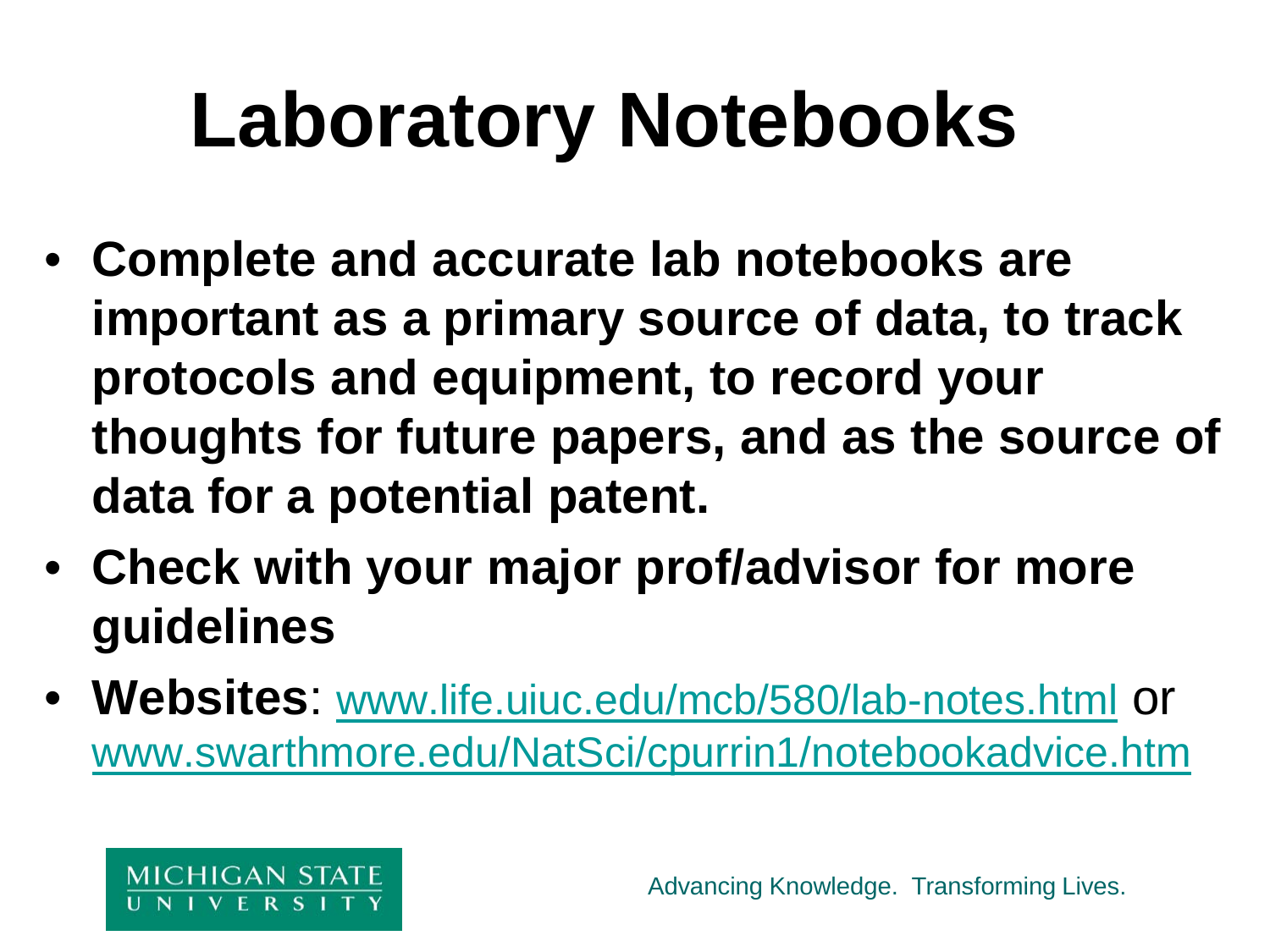### **Institutional Review Boards**

- **Human Subjects**
- **Animal Subjects**

#### **Other University committees on radiation, chemical, and biological safety**

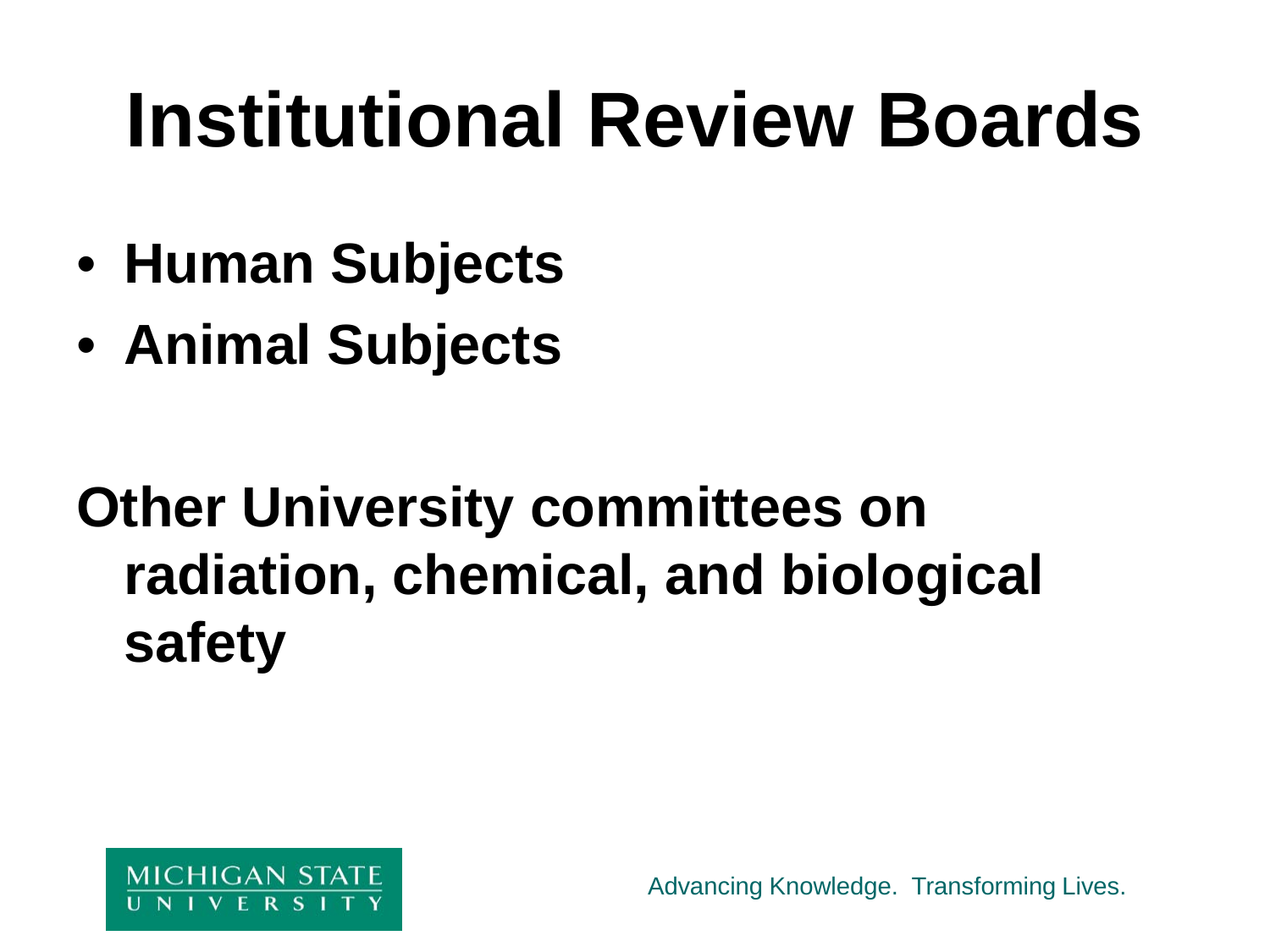## **Human Subjects**

- **Research using surveys, focus groups (SBES) or tissue samples (STEM)**
- **Identifiable private information (confidentiality)**
- **Interactions or interventions**
- **IRB application, approval process**
- **(45 CFR 46-102: federal definition)**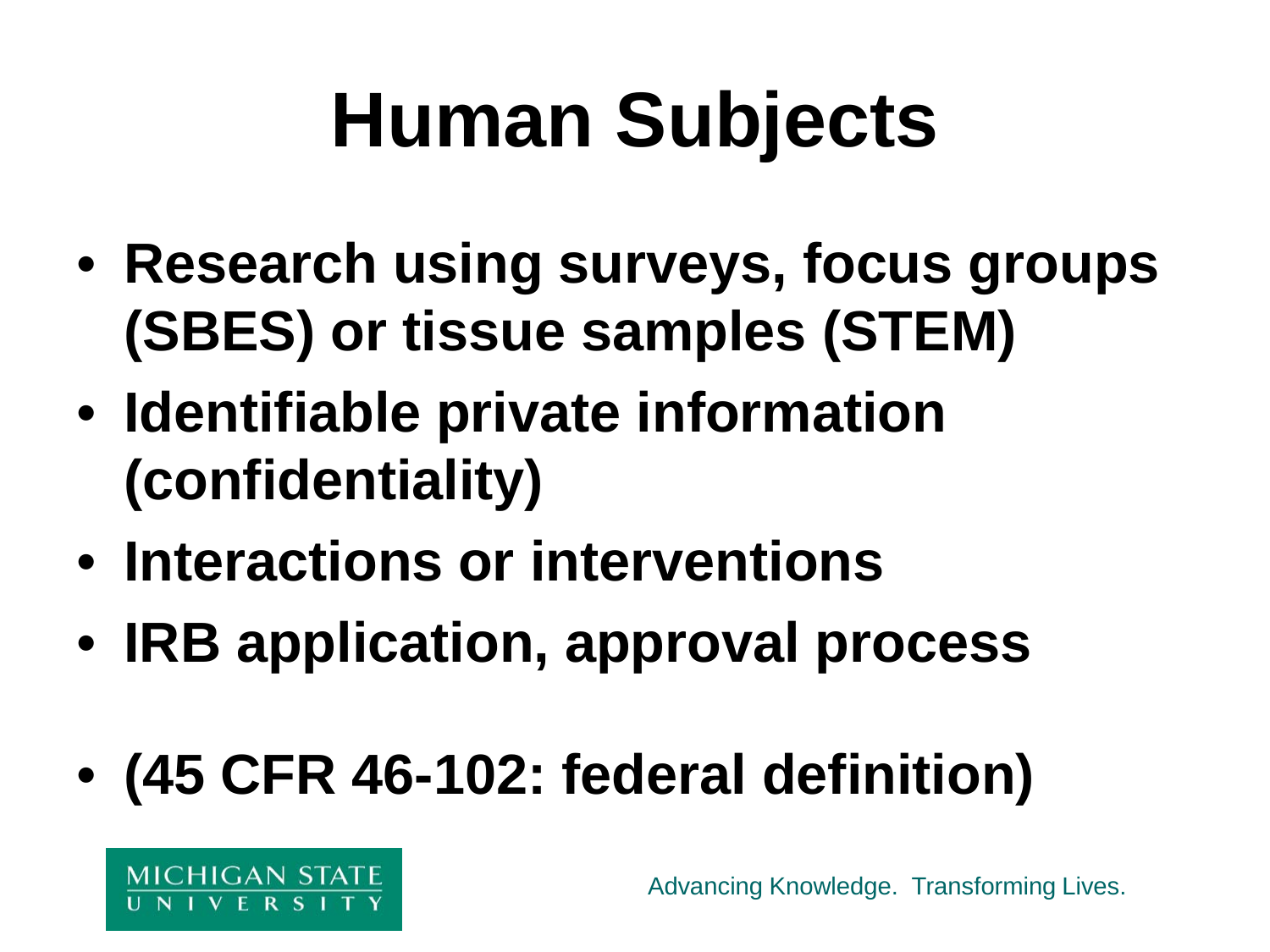## **Welfare of Lab Animals**

- **Humane care and treatment**
- **"Meaningful" research**
- **IACUC = institutional animal care and use committee; University veterinarian**
- **Non-animal models**

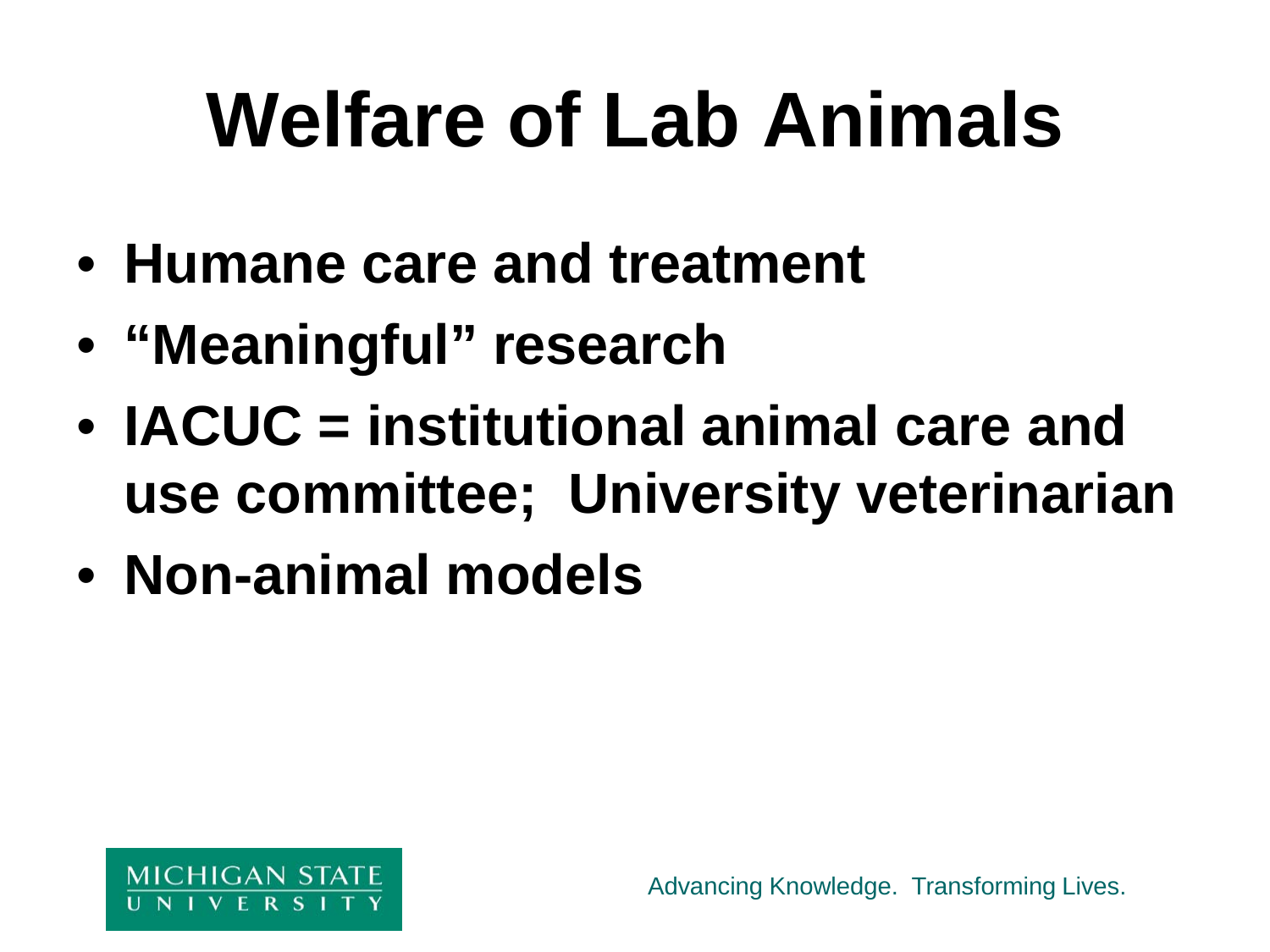## **Conflicts of Interest**

- **Financial**
	- **Funding**
	- **Companies: employees, equity**
	- **Use of products**
	- **Royalties**
	- **Relationships**
- **Federal requirements for disclosure**

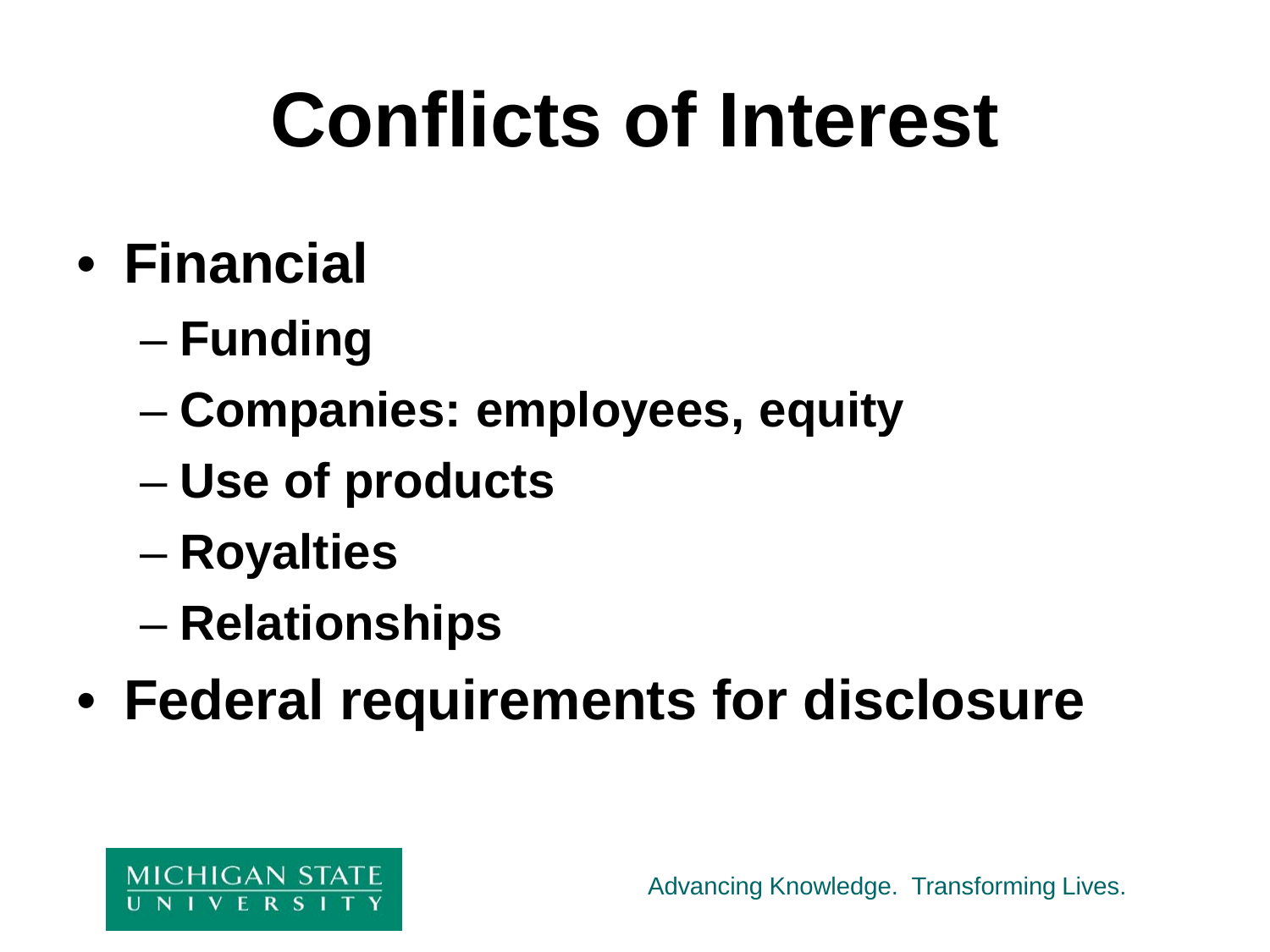# **Mentoring**

- **Responsibilities of mentors to mentees**
- **Responsibilities of mentees**
- **Honesty, collegiality, fair and open work relationships, letters of reference, helping students develop into professionals**
- <http://grad.msu.edu/all/ris04.pdf> Best practices from Michigan State University

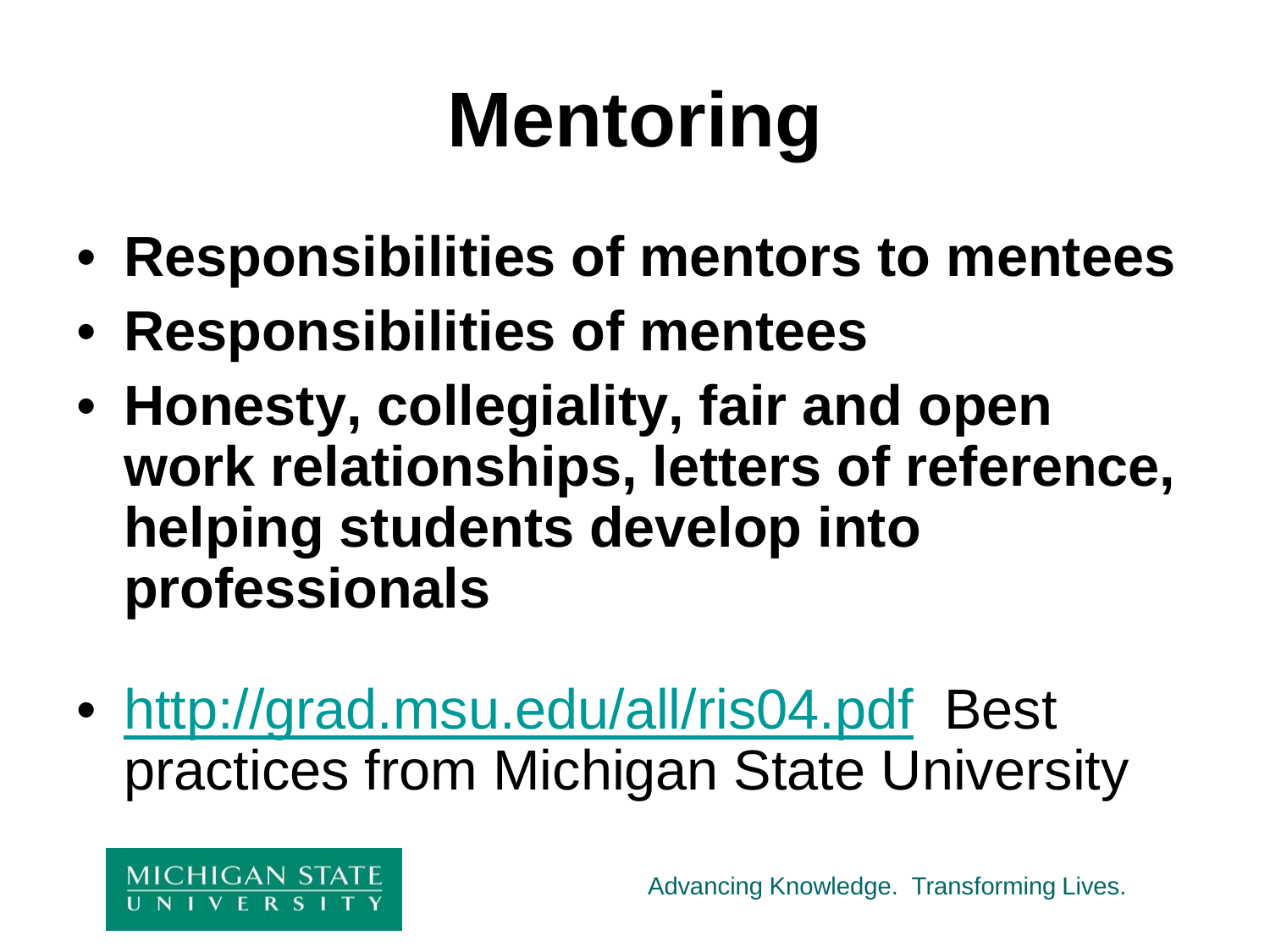#### **Research Misconduct**

- **Defined by federal policies**
- **Adhered to by all universities taking any federal money**
- **Misconduct**
- **"Questionable" research practices**
- **"Unacceptable" research practices**

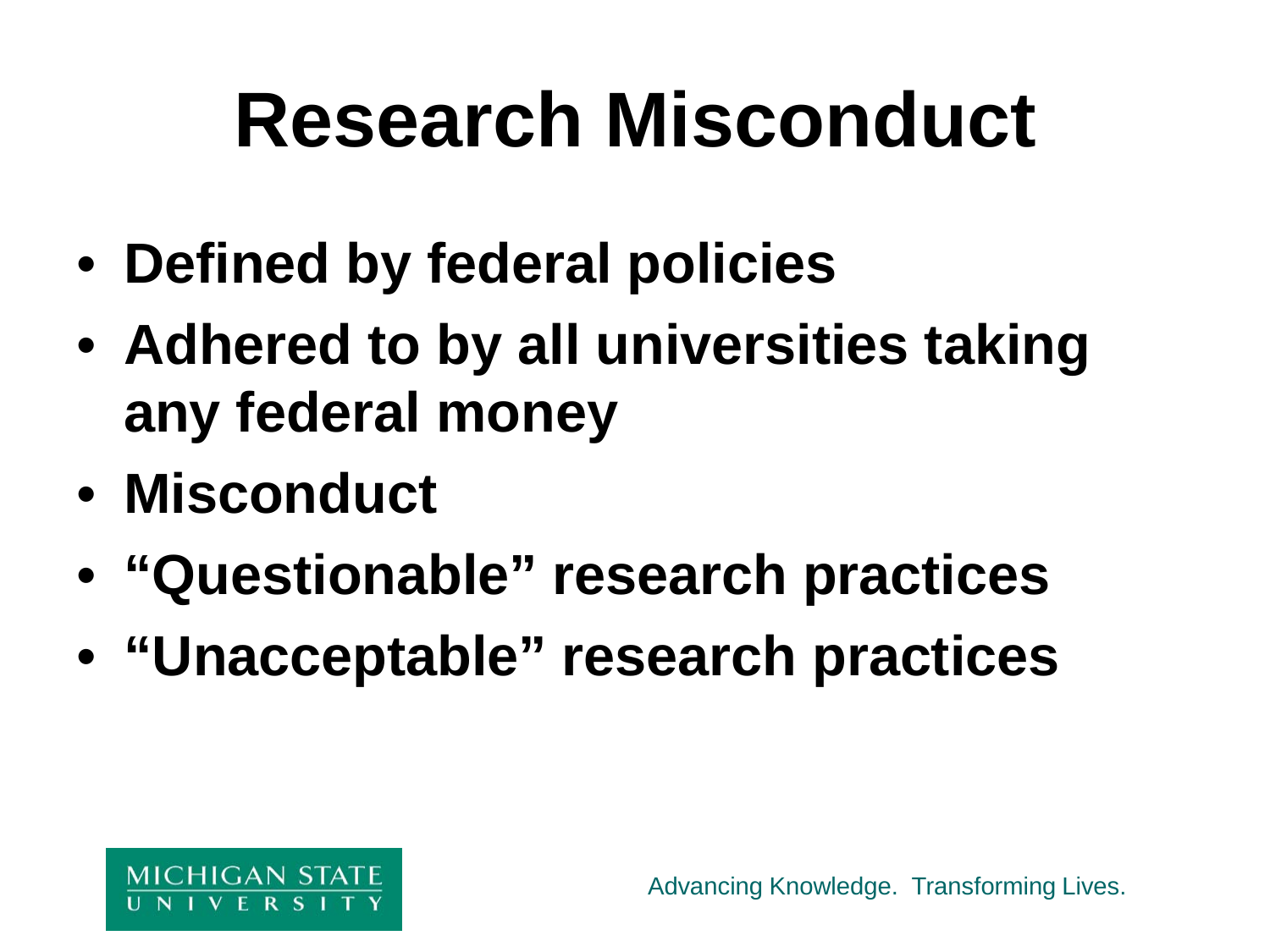## **Plagiarism**

- **"Copying the language of another and passing it off as your own" (New American College Dictionary)**
- **CITATIONS**
- **ACKNOWLEDGEMENTS**

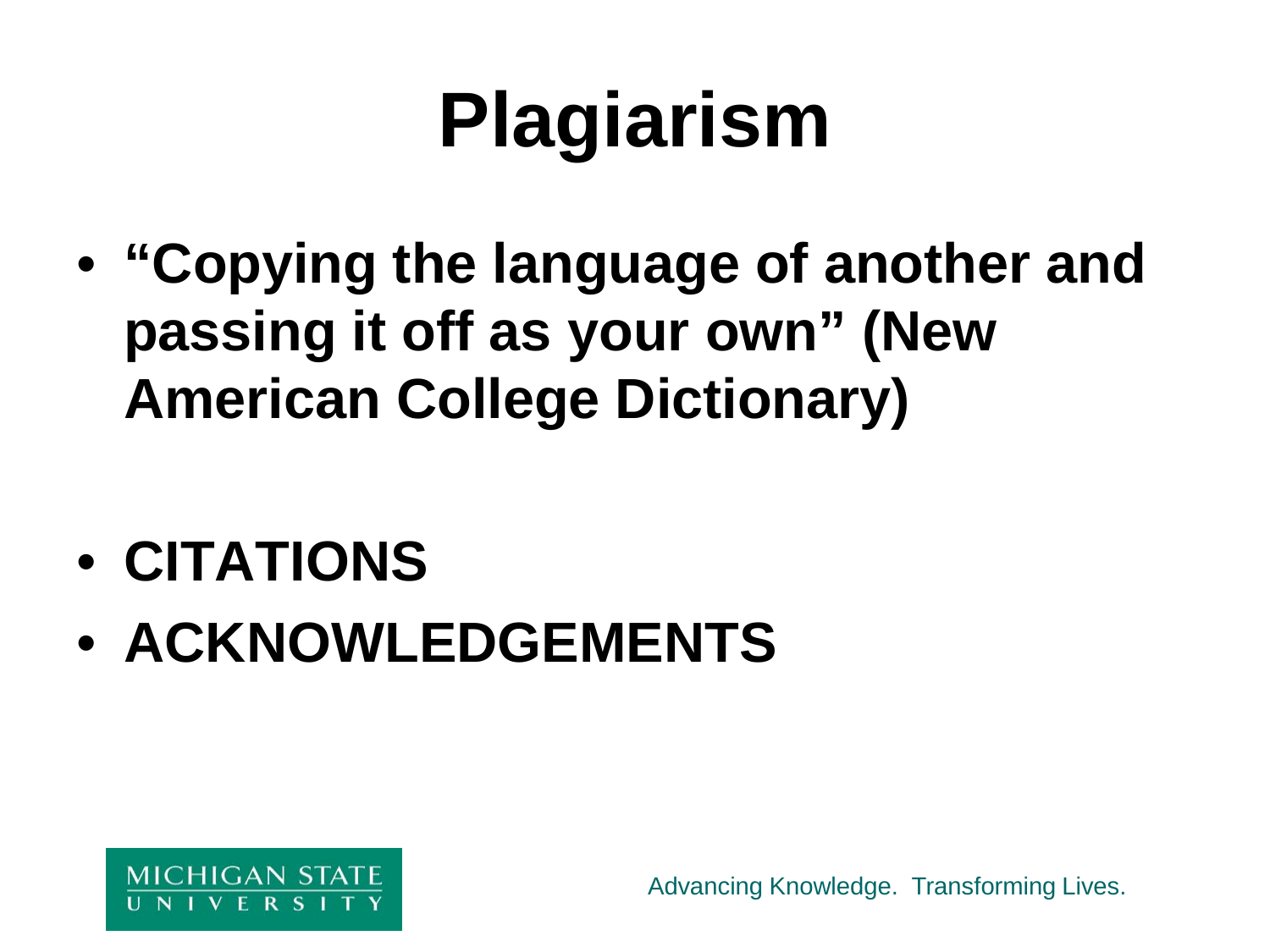- **Referring directly to the ideas and words of others**
- **Using previous work as a foundation for your own**
- **Referencing outside material important to support your argument**
- **Citing information that is not "common knowledge"**

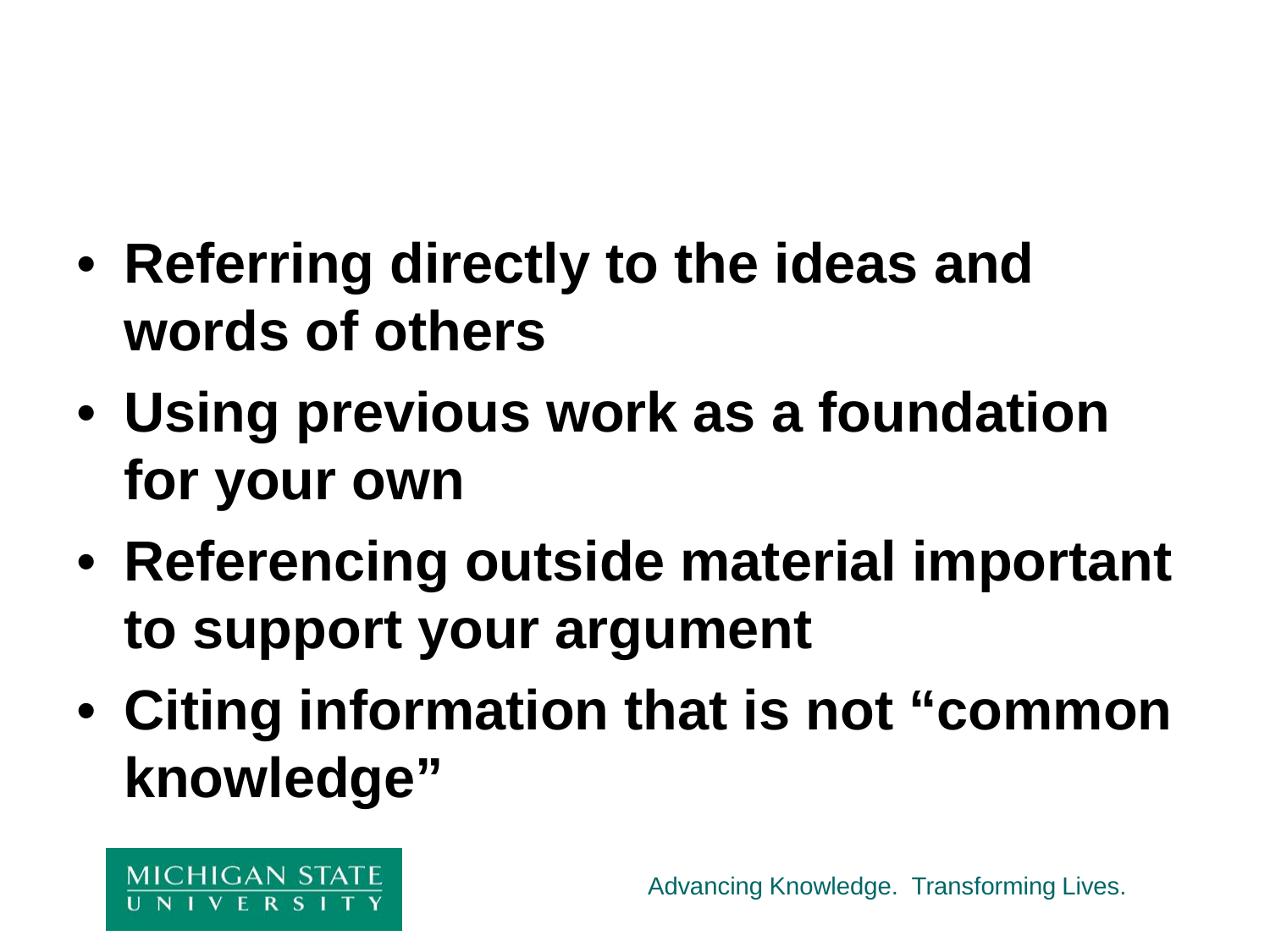- **Acknowledging contributors**
	- **Group work**
	- **Services from others**
- **Copying sections or passages of text**
- **Using previously submitted work**
- **Paraphrasing**
- **Summarizing**

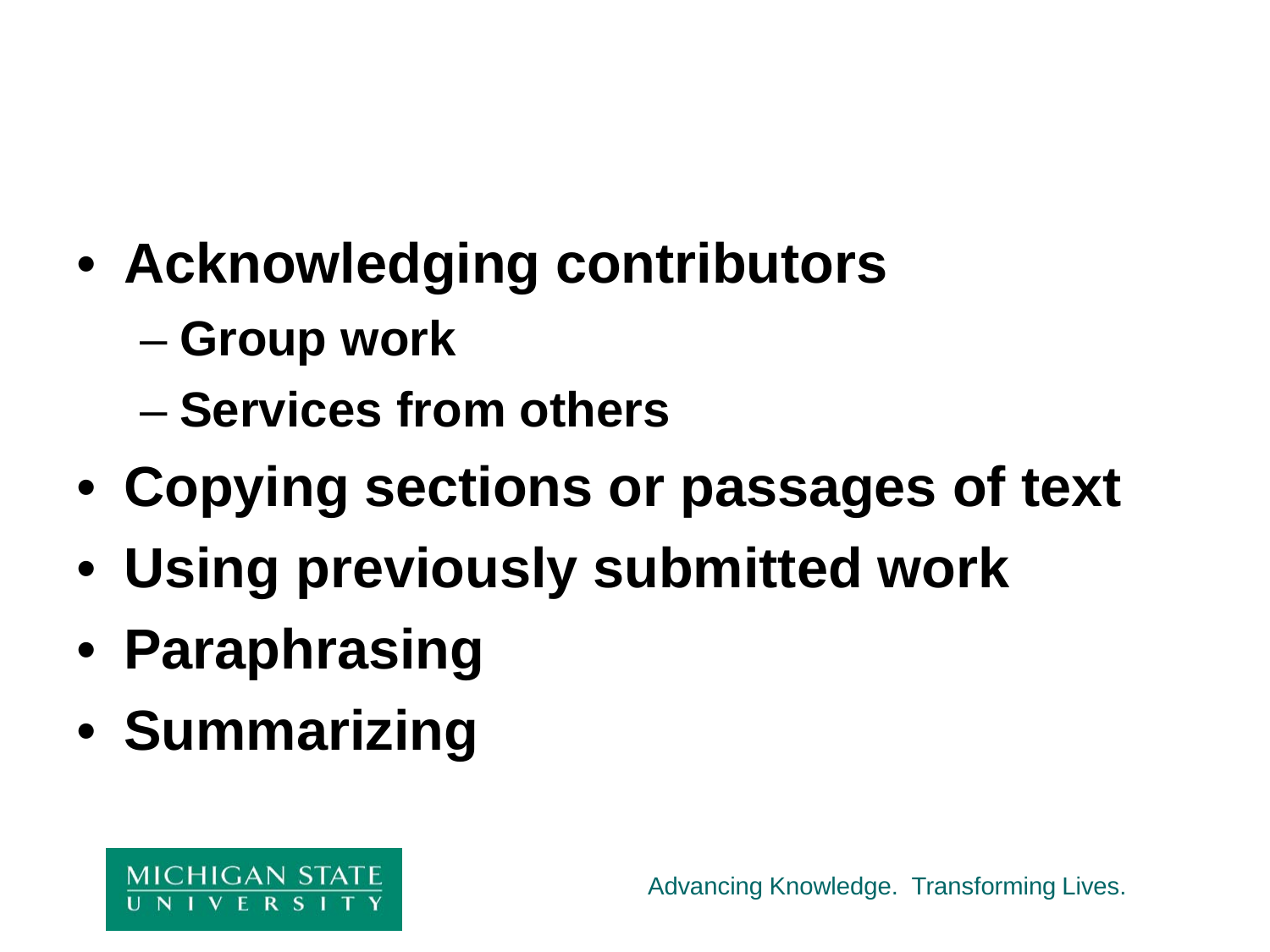## **Whistleblowing**

- **Good faith**
- **Best reference:CK Gunsalus. 1998. "How to Blow the Whistle and Still Have a Career Afterwards" Science and Engineering Ethics 4 (1): 51-64.**
- **http://poynter.indiana.edu/see-ckg1.pdf**